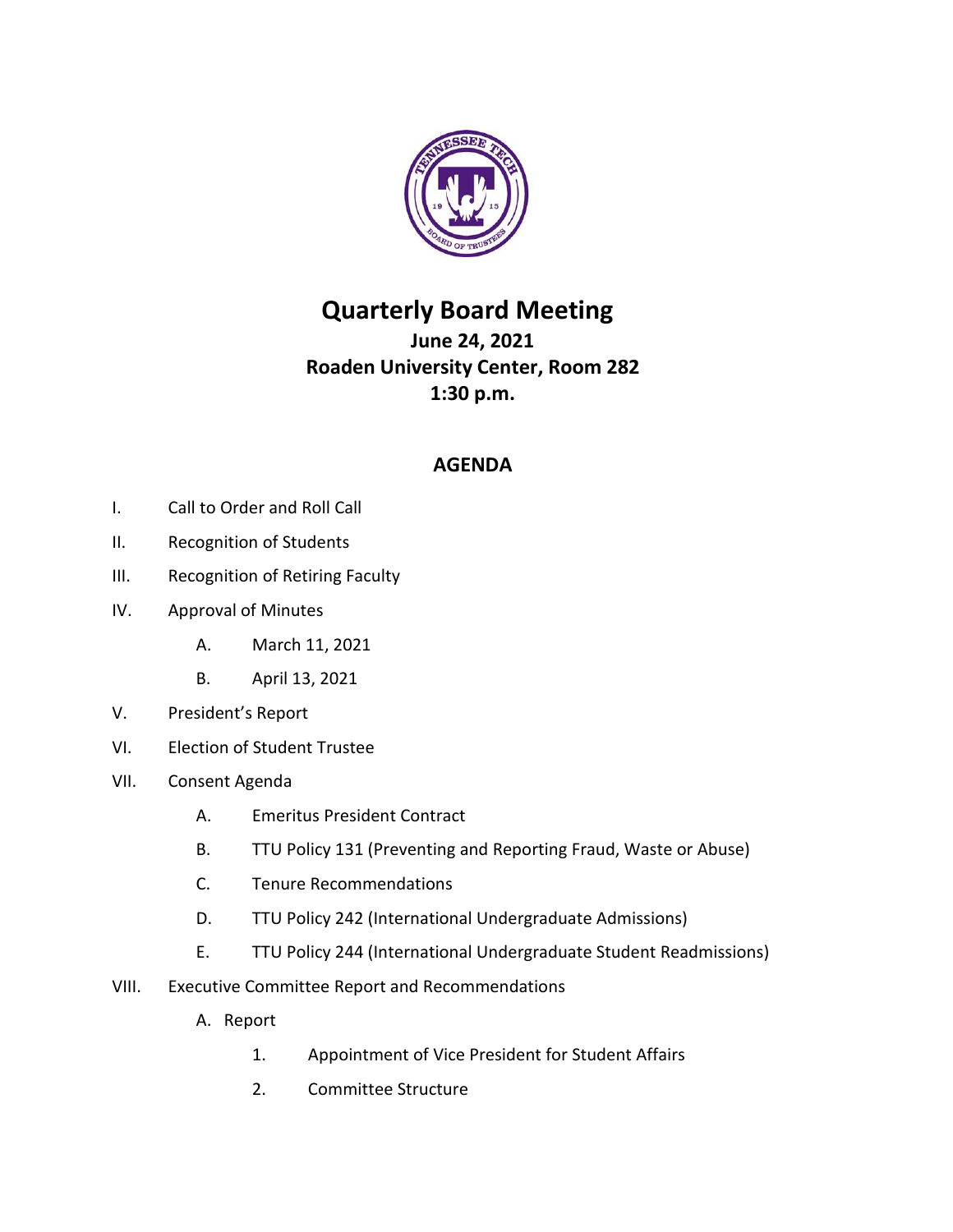- 3. President's Performance Review for Year-End June 30, 2021
	- a. Appointment of Executive Committee Representative
	- b. Schedule for Completion of President's Performance Review Process
	- c. Approval of Board and Cabinet Assessment Questionnaires
- B. Recommendations
	- 1. Board Election of Chair of the Board for the July 1, 2021-June 30, 2023, Term
	- 2. Board Appointment of Vice Chair
	- 3. Board Appointment of Executive Committee Member
	- 4. Board Appointment of Audit Committee Members and Chair
	- 5. Announcement of Academic & Student Affairs Committee Members and Chair
- IX. Academic & Student Affairs Committee Report

Report

- 1. Academic Program Updates
- 2. Letter of Notification for a PhD in Higher Education
- 3. Diversity & Diversity Scholarship Update
- 4. Athletics Update
- 5. Enrollment Projections
- X. Audit & Business Committee Report and Recommendations
	- A. Report
		- 1. Faculty Promotions
		- 2. Audit Committee Charter
	- B. Recommendations
		- 1. FY2020-21 Estimated & FY2021-22 Proposed Budget
		- 2. Disclosed Projects FY2021-22
		- 3. Capital Budget FY2022-23